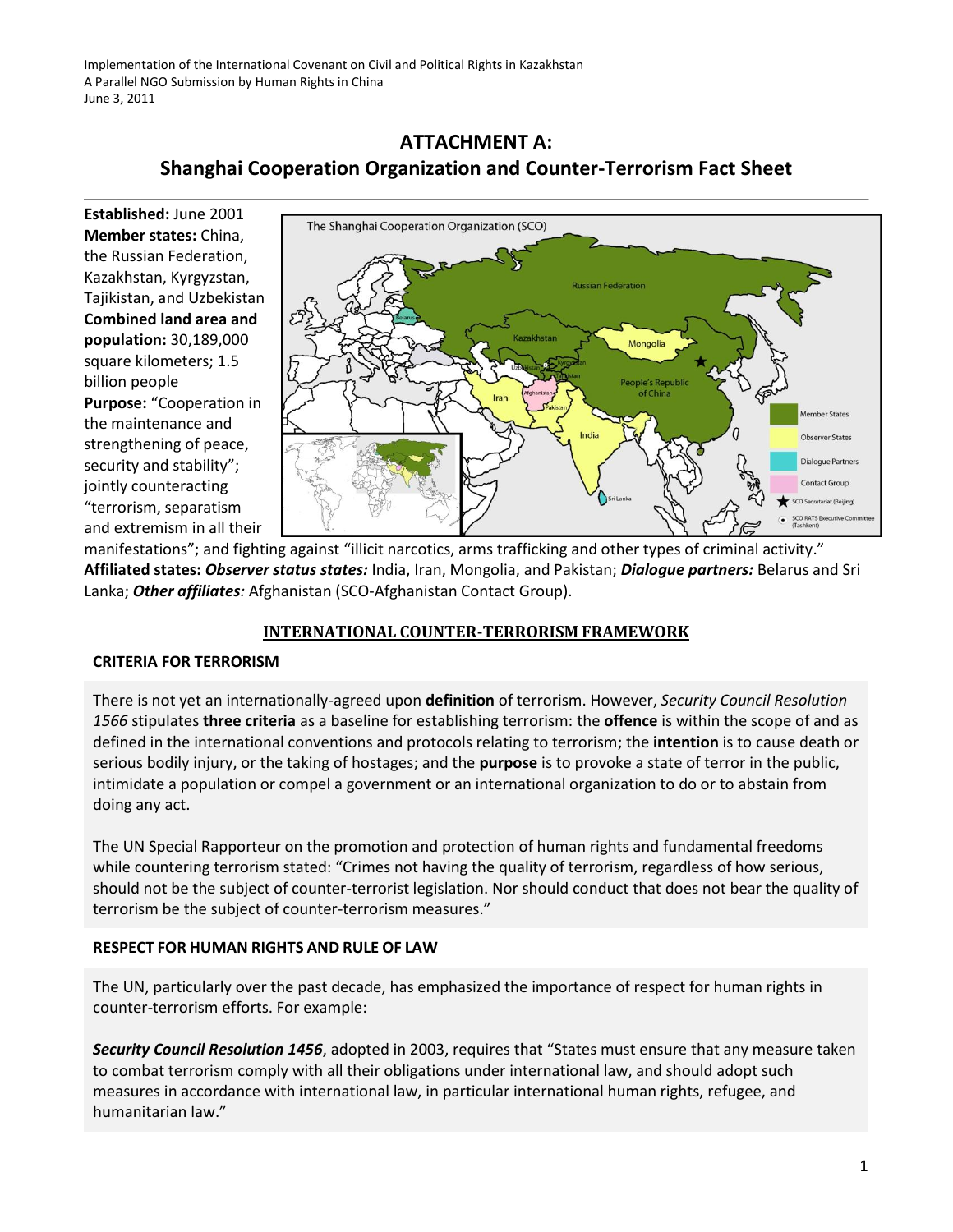Implementation of the International Covenant on Civil and Political Rights in Kazakhstan A Parallel NGO Submission by Human Rights in China June 3, 2011

The **UN Global Counter-Terrorism Strategy** – the strategic and operational framework adopted by UN member states in 2006 – stipulates "measures to ensure respect for human rights for all and the rule of law as the fundamental basis of the fight against terrorism" as one of the four pillars of the strategy. (The three other pillars are: measures to address the conditions conducive to the spread of terrorism; measures to prevent and combat terrorism; and measures to build states' capacity to prevent and combat terrorism and to strengthen the role of the United Nations system in the regard.)

### **SCO COUNTER-TERRORISM STRUCTURE, POLICIES, PRACTICES**

#### **STRUCTURE**

**SCO Secretariat:** Permanent executive body of the SCO, in Beijing, led by SCO Secretary-General Muratbek Imanaliev of Kyrgyzstan.

**SCO Regional Anti-Terrorist Structure (RATS):** Operational body that coordinates counter-terrorism cooperation among SCO member states; based in Tashkent, Uzbekistan; director: Dzhenisbek Dzhumanbekov of Kazakhstan.

- **RATS Council:** "Determine[s] the manner in which the **fundamental objectives and functions** of RATS . . . shall be carried out"; composed of heads of member state **national security services**, including Meng Hongwei, China's Vice Minister of Public Security, and Sergey Smirnov, the Russian Federation's First Deputy Director of the Federal Security Service.
- **RATS Executive Committee:** Heads the coordination of **operations and data exchange** among individual member states, including through a **RATS database**; "assist[s] in the **detection of terrorist attacks**  prepared within the SCO member states."

### **POLICIES**

#### **Areas targeted for security cooperation: terrorism, separatism, and extremism**

- **2001** *Shanghai Convention on Combating Terrorism, Separatism and Extremism***:** Links **terrorism** with **separatism** and **extremism** as co-equal targets for cooperative action in the SCO counter-terrorism framework. This formulation, incorporating the same acts targeted under **China's "Three Evils" doctrine**, is broad enough to include **crimes against the state**; it does not limit application of counter-terrorism measures to acts intended to cause death or serious bodily injury to members of a population, a baseline criteria for terrorism articulated by the UN Security Council. The three enumerated targets are also highly politicized concepts within each of the SCO member states, and are considered **extraditable offenses** within the SCO framework.
- **2009** *SCO Convention on Counter-Terrorism***:** Supplements the 2001 *Shanghai Convention* with a focus on terrorism, which is broadly defined as an "**ideology of violence**" and a "practice of exerting influence on the decision-making of governments or international organizations by threatening or committing violent **and (or) other criminal acts, connected with** intimidating the population and aimed at causing injury to private individuals, society **or the state**."

#### **Parameters for multilateral intelligence and law enforcement cooperation**

 **2001** *Shanghai Convention*: Indicates that the "central competent authorities of the Parties shall **exchange information** of mutual interest" on planned or committed terrorist, separatist, or extremist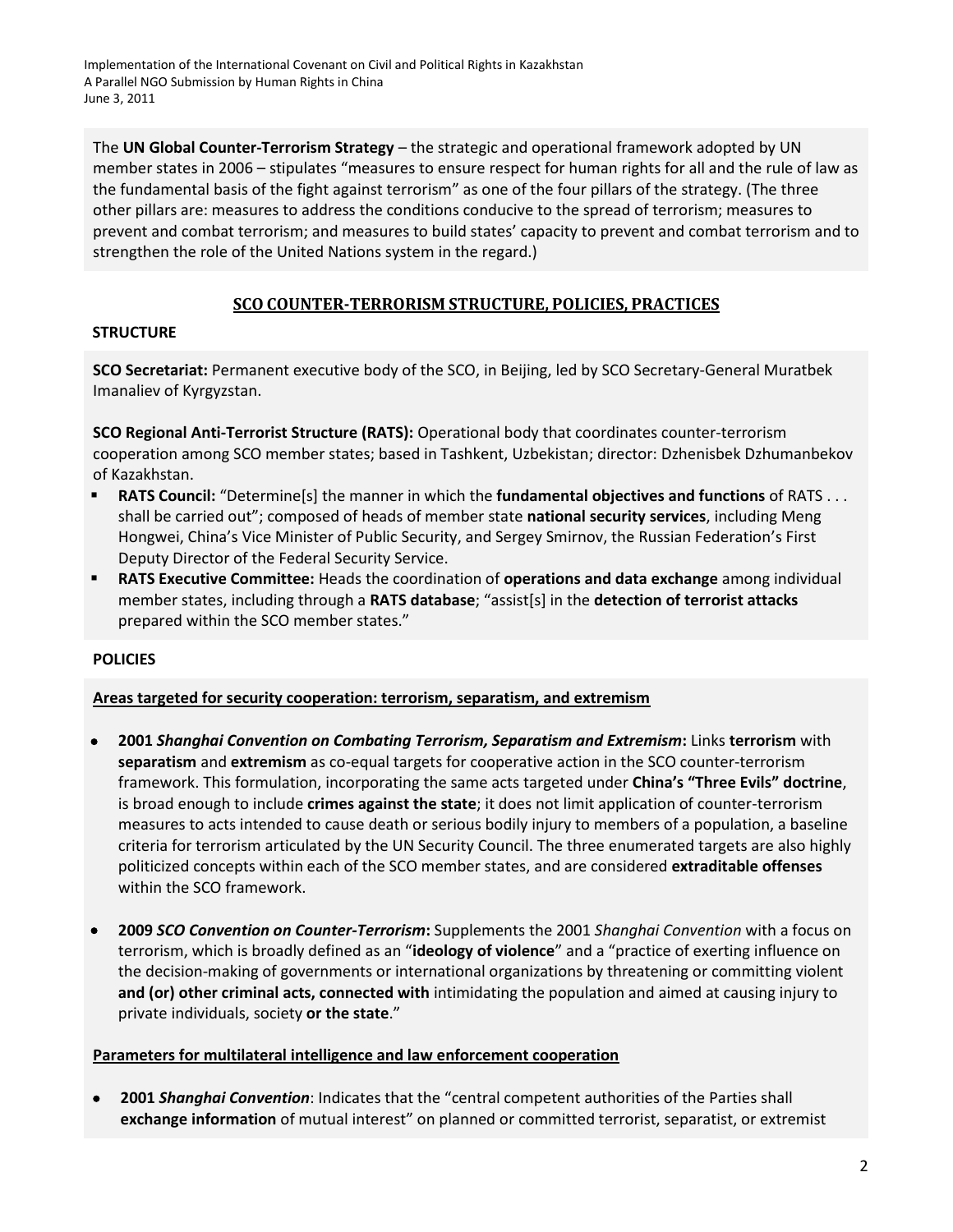Implementation of the International Covenant on Civil and Political Rights in Kazakhstan A Parallel NGO Submission by Human Rights in China June 3, 2011

acts, as well as information about organizations, groups and individuals allegedly involved in such acts.

- **2004** *Agreement on the Database of the Regional Anti-Terrorist Structure of the Shanghai Cooperation Organization*: Information flow into the **RATS database** takes place on the initiative of SCO member states or of RATS itself. Such information includes details on "international terrorist, separatist, and extremist organizations, their structures, forms, and methods of action, their leaders, members, and other individuals affiliated with these organizations." Information contained within the database may be utilized by all member states, as, according to the **2002** *Agreement Between the Member States of the Shanghai Cooperation Organization on the Regional Anti-Terrorist Structure*, RATS "provid[es] information upon requests by the competent agencies of the Parties."
- **2009** *SCO Convention on Counter-Terrorism***:** Reiterates that "competent agencies of the Parties, upon request or on their own initiative, shall **exchange information** (documents, materials, or other information) regarding issues covered by this Convention for the purpose of preventing or combating terrorism." Also provides a **legal basis on which agents** of a member state may, upon receipt of permission, **enter the territory** of another state in pursuit of a suspect.

#### **PRACTICES**

Pursuant to the *Shanghai Convention*, the *SCO Convention on Counter-Terrorism*, and additional SCO agreements, SCO member states engage in the following "counter-terrorism" practices:

- **Extraditions, forcible returns, and denials of asylum** for individuals accused or suspected of acts of terrorism, separatism, and extremism.
- **Collection and exchange of intelligence through the RATS database and blacklists on individuals and groups** identified as linked to terrorism, separatism, and extremism. In April 2010, it was revealed that RATS maintains lists of **42 organizations** and **over 1,100 persons**.
- **Joint military and law enforcement exercises**, which have taken place within the SCO framework **since 2002**. The largest, in 2005, included **approximately 10,000 troops**, with at least **8,000 from China**. These joint exercises are often **conducted in ethnic regions** and have been reported to simulate events involving government response to **civil unrest.**

### **SCO ENGAGEMENT WITH THE UN**

The SCO has actively attempted to integrate the "Three Evils"-based approach to counter-terrorism into the international framework – to which the UN appears to have responded favorably, without review of the human rights implications of SCO policies and practices.

UN-SCO collaboration includes:

- Granting of General Assembly **observer status** to the SCO in December 2004 (U.N. Doc. A/RES/59/48).
- A **memorandum of understanding** between the Secretariats of the SCO and the UN Economic and Social Commission for Asia and the Pacific, signed on January 21, 2008.
- Two **General Assembly resolutions**, adopted in 2009 and 2010, **regarding cooperation between the SCO**